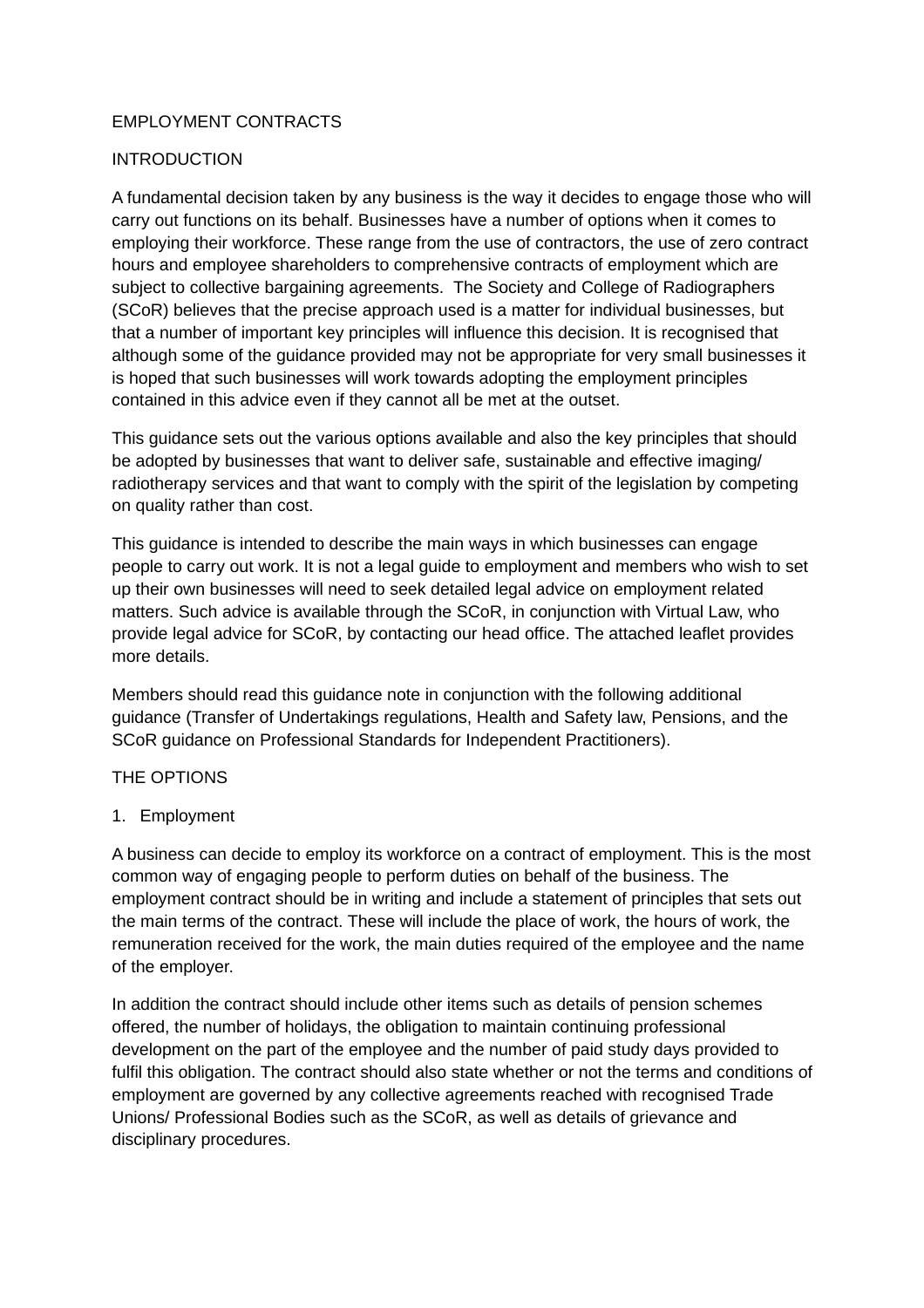A person employed under a contract of employment has a number of important legal (employment) rights. These include the right not to be discriminated against on the grounds of race, sex, disability, sexuality, religious belief and age (see [www.legislation.gov.uk/ukpga/2010/15/contents](http://www.legislation.gov.uk/ukpga/2010/15/contents) for the full list of grounds contained in the Equality Act 2010).

Employees also have the right not to be unfairly dismissed (see [https://www.gov.uk/dismissal\)](https://www.gov.uk/dismissal) and also have rights in relation to the selection for redundancy, the right to a redundancy payment if made redundant and in relation to maternity and paternity arrangements.

Anyone employed under a contract of employment for more than two years continuously has the right to enforce these employment rights and the terms of their contract through an application to an Employment Tribunal if they feel these have been breached in any way.

During 2013 the Government introduced a new form of employment contract enabling businesses to offer contracts of employment that exclude some employment rights. Known as employee shareholder contracts, an employee agrees to give up their rights in relation to redundancy pay, to making an application for study or training, to claiming unfair dismissal, and in relation to requesting flexible working arrangements. Employee shareholders must also give longer notice in relation to maternity, paternity and parental leave applications. In return, the business must offer them no less than £2000 worth of shares in the business by which they are employed. During the consultation phase before becoming law, all sides of industry criticised these proposals and at the time of writing this guide the take up of such contracts had been minimal.

# 2. Self-employment

Some businesses choose not to directly employ their workers but instead opt to engage people who are self-employed. The employment status has implications for the payment of tax and National Insurance and is therefore a matter of law and is not something either party can simply opt for. Instead it is determined by reference to the reality of the relationship between the two parties. A self-employed worker is defined by HMRC as someone "who works under a contract for services". More information can be obtained from the HMRC website [www.hmrc.gov.uk/employment-status](http://www.hmrc.gov.uk/employment-status) .

Essentially however, someone is considered self-employed if they meet the following criteria. If the answer to each of these is yes then it is likely that the HMRC will deem someone to be self-employed.

Can they hire someone to do the work or engage helpers at their own expense?

# Do they risk their own money?

Do they provide the main items of equipment they need to do their job, not just the small tools that many employees provide for themselves?

Do they agree to do a job for a fixed price regardless of how long the job may take? Can they decide what work to do, how and when to do the work and where to provide the services?

Do they regularly work for a number of different people?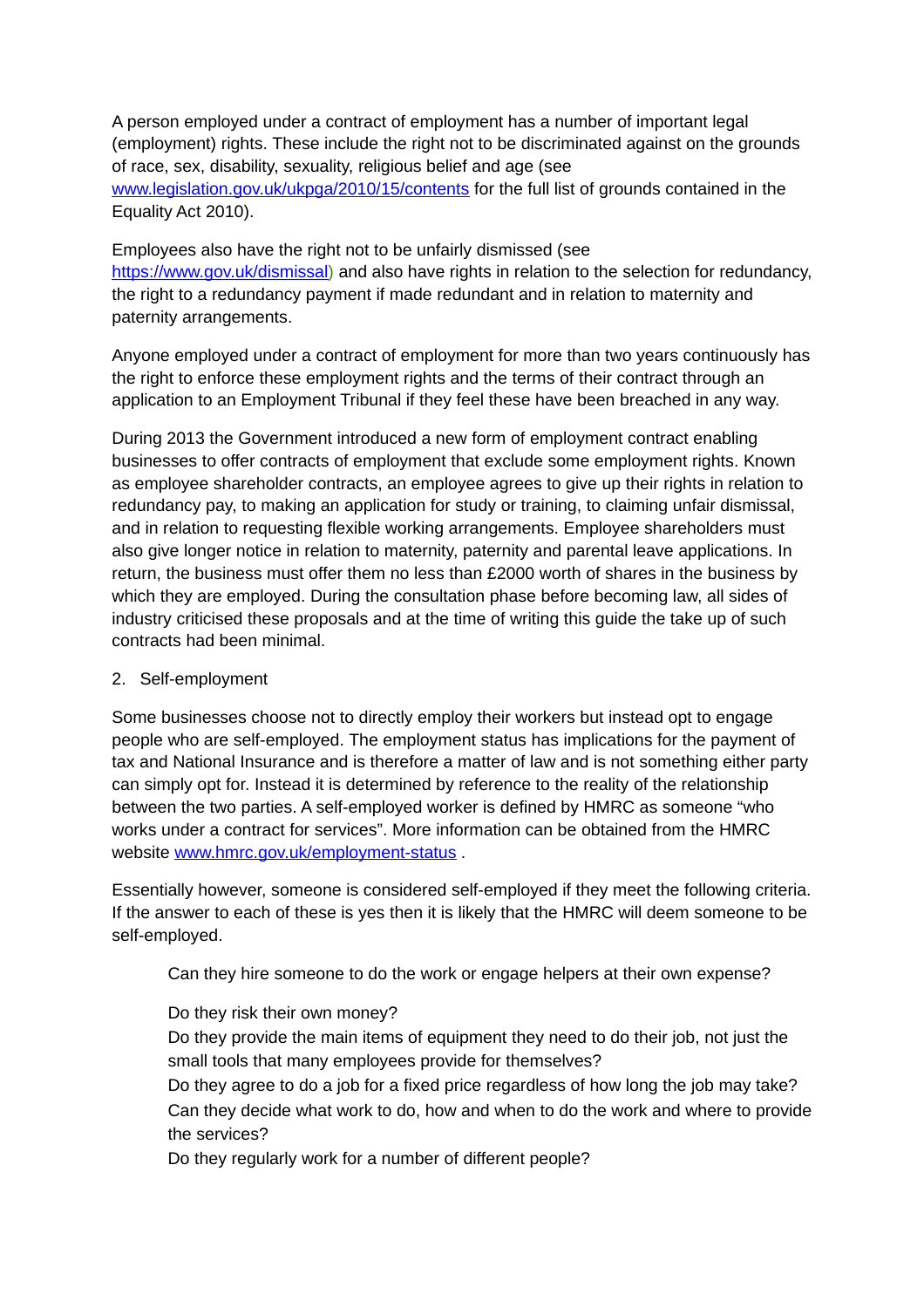Do they have to correct unsatisfactory work in their own time and at their own expense?

If you are intending to engage people on a self-employed basis, both you and those you are wishing to engage will also need to read carefully the SCoR advice regarding professional indemnity insurance which can be found at [www.sor.org](http://www.sor.org/) . Please note that the SCoR indemnity policy cannot be used by third parties or employers as surrogate insurance to avoid purchasing a company specific policy.

People who are genuinely engaged on a self-employed basis do not have employment rights. However, there are many cases where people have successfully argued that, in reality, they were employees and were not engaged on a self-employed basis but under a contract of employment therefore successfully arguing that they were in fact accruing employment rights.

### 3. Partnership

An alternative is to set up a Limited Liability Partnership. Under such arrangements those setting up the partnership are not considered employees but are partners in the business sharing in the success of that business in relation to the capital invested. There are also other types of company that can be formed and members will need to seek qualified advice as to which will be the most suitable for their particular circumstances. Details of all of the possible arrangements can be found at

http://www.companylawclub.co.uk/topics/types\_of\_companies.shtml

The publication of the Mid Staffordshire NHS Foundation Trust Inquiry (Francis) Report (2013) is a timely reminder to the entire workforce, and those who aspire to be part of it, that the duties and responsibilities of practitioners set out by the framework of accountability are non-negotiable. The report's core message is 'put patients first' and it stresses the need for a renewed focus on patient safety and quality of compassionate care. This applies to all members of the workforce even those who do not work directly with patients. Managers have a vital role in ensuring compliance.

Professional accountability that puts patients at the centre with standards and fostering a climate of prioritising patients also requires practitioners to work collaboratively and challenge poor practice when it is seen, either directly or by escalating the concern.

 This advice is consistently applied whether members work in the NHS, in the private sector or in the independent sector. The SCoR Code of Professional Conduct for independent practitioners can be found at [https://www.sor.org/learning/document-library/code](https://www.sor.org/learning/document-library/code-professional-conduct)[professional-conduct](https://www.sor.org/learning/document-library/code-professional-conduct) and Independent Practitioners: standards and guidance at <https://www.sor.org/learning/document-library>

In all situations SCoR works with employers to ensure that members have appropriate time off to ensure they fulfil their obligation to maintain and enhance their levels of skill. SCoR guidance also places an obligation on members to ensure patient care is paramount. When necessary, members must draw attention to standards of care that have compromised patient safety or may do so in the future. This may include a referral of the matter to an employer, statutory or voluntary regulator and, where a provider company is involved, to the Care Quality Commission (England).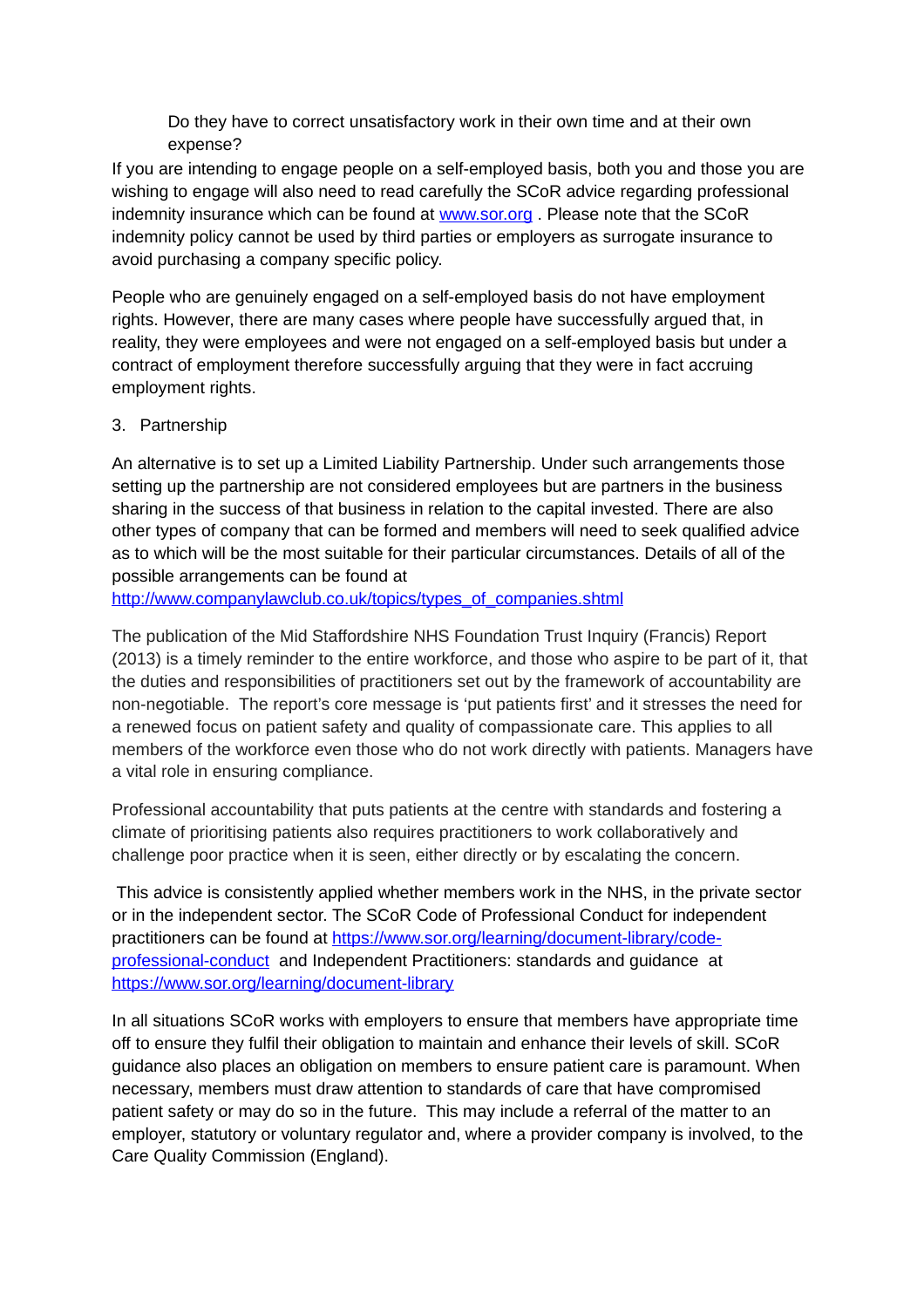We believe that it is essential that members who do wish to set up their own businesses do so in a way that supports this guidance. We have therefore listed our key employment principles below which reflect the advice given in our professional guidance documents and which we believe, if followed, will lead to businesses adopting the highest possible standards not just in patient care but also in employment matters. In fact SCoR believes it is essential for businesses to adopt such standards in these two inter-related areas if they are to demonstrate a tangible commitment to patient centred health care.

The key employment principles are;

1. A commitment to skills. By this we mean there should be a commitment to encouraging all employees to reach the highest level of skill they can by working within their Scope of Practice (see [https://www.sor.org/learning/document-library/scope](https://www.sor.org/learning/document-library/scope-practice-2013)[practice-2013](https://www.sor.org/learning/document-library/scope-practice-2013) . The Society and College of Radiographers - The Scope of Practice 2013) through using the career progression structure SCoR guidance, and supporting accreditation of assistant, advanced and consultant levels of practice in line with the professional body recommendations provided by the College of Radiographers [https://www.sor.org/learning/document-library/education-and-career-framework](https://www.sor.org/learning/document-library/education-and-career-framework-radiography-workforce)[radiography-workforce](https://www.sor.org/learning/document-library/education-and-career-framework-radiography-workforce) . There should also be support for the appointment of SCoR union learning reps and the provision of time for them to carry out their duties. Because of the removal of the right to request time off for training under the employee shareholder approach we believe such an approach to be incompatible with this key principle.

2. A commitment to accountability. By this we mean the business should be run in a way that invites accountability and scrutiny. All people should be employed in a way that recognises the stake they have in the success of the business and the need to embrace accountability. Businesses should therefore think very carefully about whether it is ever appropriate to engage people on a self-employed basis and only use zero hours contracts in appropriate circumstances.

3. A commitment to equal treatment and fairness. A commitment to ensure the spirit of equality legislation is adhered to at all times.

- 4. The rewarding of skills and experience. Pay structures that recognise that experience gained is important and that any performance-related pay systems can demonstrate improved individual performance and improved business-wide performance/high quality service delivery.
- 5. A commitment to training. By allowing staff time to train and by having a minimum training agreement with its employees (see [https://www.sor.org/learning/document](https://www.sor.org/learning/document-library/protected-study-time-guidance-radiographers-managers-and-union-representatives)[library/protected-study-time-guidance-radiographers-managers-and-union](https://www.sor.org/learning/document-library/protected-study-time-guidance-radiographers-managers-and-union-representatives)[representatives](https://www.sor.org/learning/document-library/protected-study-time-guidance-radiographers-managers-and-union-representatives) for more information on our guidance regarding study time). We would also expect there to be a commitment to training the future workforce. The following link explains what is expected of those providing services on behalf of the NHS:

[https://www.supply2health.nhs.uk/AQPResourceCentre/Lists/Frequently%20Asked](https://www.supply2health.nhs.uk/AQPResourceCentre/Lists/Frequently%20Asked%20Questions/DispForm.aspx?ID=85&Source=https%3A%2F%2Fwww.supply2health.nhs.uk%2FAQPResourceCentre%2FPages%2FProviderSupport.aspx) [%20Questions/DispForm.aspx?ID=85&Source=https%3A%2F%2Fwww](https://www.supply2health.nhs.uk/AQPResourceCentre/Lists/Frequently%20Asked%20Questions/DispForm.aspx?ID=85&Source=https%3A%2F%2Fwww.supply2health.nhs.uk%2FAQPResourceCentre%2FPages%2FProviderSupport.aspx)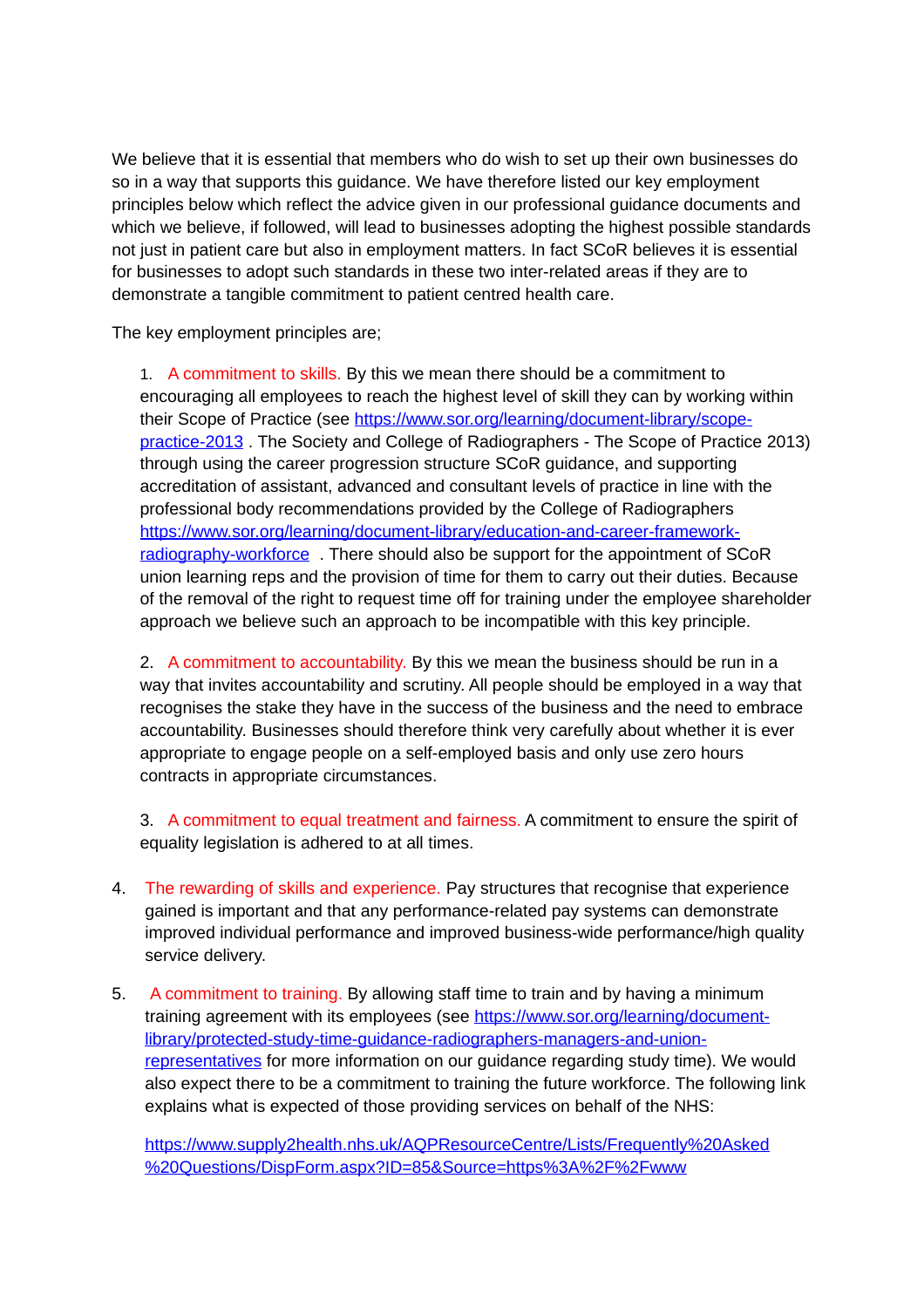[%2Esupply2health%2Enhs%2Euk%2FAQPResourceCentre%2FPages](https://www.supply2health.nhs.uk/AQPResourceCentre/Lists/Frequently%20Asked%20Questions/DispForm.aspx?ID=85&Source=https%3A%2F%2Fwww.supply2health.nhs.uk%2FAQPResourceCentre%2FPages%2FProviderSupport.aspx) [%2FProviderSupport%2Easpx](https://www.supply2health.nhs.uk/AQPResourceCentre/Lists/Frequently%20Asked%20Questions/DispForm.aspx?ID=85&Source=https%3A%2F%2Fwww.supply2health.nhs.uk%2FAQPResourceCentre%2FPages%2FProviderSupport.aspx)

[https://www.supply2health.nhs.uk/AQPResourceCentre/Lists/Frequently%20Asked](https://www.supply2health.nhs.uk/AQPResourceCentre/Lists/Frequently%20Asked%20Questions/Grouped.aspx) [%20Questions/Grouped.aspx](https://www.supply2health.nhs.uk/AQPResourceCentre/Lists/Frequently%20Asked%20Questions/Grouped.aspx) 

- 6. An appreciation of the work of the SCoR in maintaining the highest professional standards and in contributing to good industrial relations. SCoR believes that the expertise we have in relation to professional matters and also in Industrial Relations, at all levels within radiography, is second to none. We believe the best way of making this expertise available to members who wish to set up their own businesses is by the business agreeing to enter into a partnership agreement with SCoR covering issues such as terms and conditions, training, time off for reps and so on. Such agreements comply with all relevant legislation including the information and consultation regulations, and requirements regarding Trade Union recognition (see [www.legislation.gov.uk/uksi/2004/3426](http://www.legislation.gov.uk/uksi/2004/3426) ). We would also encourage businesses to seek ISAS accreditation (see www.isas-uk.org/default.shtml)
- 7. A commitment to recognising the role all employees play in maintaining the highest standards of service delivery for patients. (See in particular <https://www.sor.org/learning/document-library/team-working-clinical-imaging> and [https://www.sor.org/sites/default/files/document-versions/BFCO](https://www.sor.org/sites/default/files/document-versions/BFCO(13)1_RT_capacity.pdf) %2813%291\_RT\_capacity.pdf\_which set out SCoR and RCR guidance on team working in clinical imaging ).
- 8. A commitment to empowering individuals to make decisions. An understanding of the Francis report and the need to allow staff freedom to make decisions and the support to feel confident if raising professional and service concerns.
- 9. A commitment to defining the hours of employees. Inappropriate use of zero hours contracts when a substantive contract could be offered should be avoided.
- 10. A commitment to Transfer of Undertakings (Protection of Employment) (TUPE). If ownership changes, or if the business acquires other businesses, a recognition of the importance of ensuring transfers are conducted as if TUPE applied even where a strict interpretation would mean that it did not.
- 11. A commitment to working in partnership. And to contributing to industry–wide forums and discussions when appropriate.
- 12. A commitment to ensuring a safe and healthy workplace for all. By encouraging the appointment of SoR Health and Safety reps and the provision of time for them to carry out their duties.

The SoR recognises that individual businesses will adopt the approaches they believe are right. However, we believe that the ability of those who are part of the professional workforce for diagnostic imaging and radiotherapy to work in accordance with our professional guidance is influenced by the way they are employed. This document is intended to assist those businesses that want to be sustainable, cost-effective and successful and that recognise the need for high quality and strong governance structures focused around patient needs while at the same time creating an environment where compliance with our